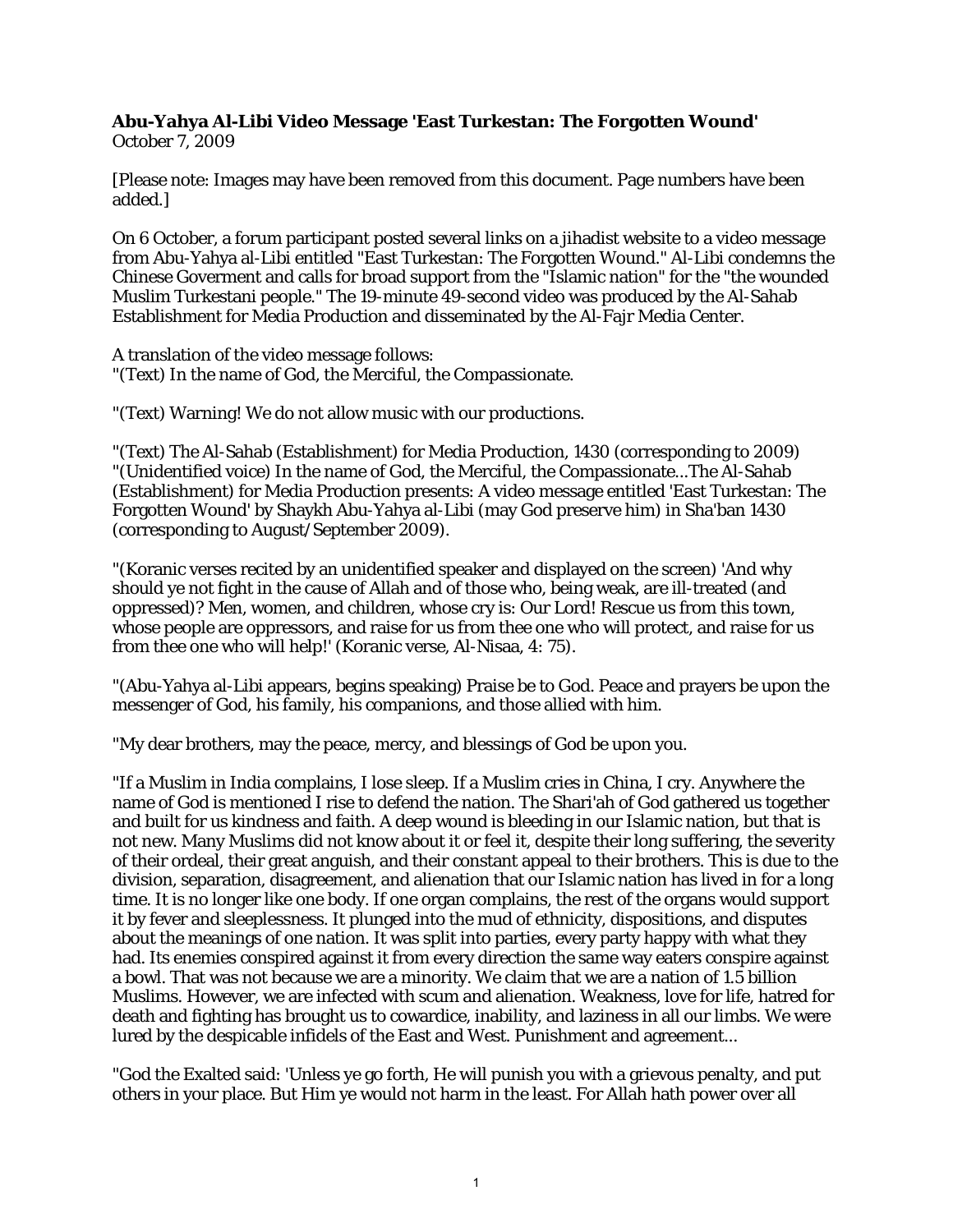things' (Koranic verse, Al-Tawba, 9:39). The massacre of today was not committed by the hands of the criminal worshippers of the Cross, nor was it committed by the lowly Jews, whose crimes and ugliness the Islamic nation has gotten accustomed to. They did not remove the knives from their bodies for even one moment. However, the new massacre, which is ongoing, is being committed by hands of the pagan Buddhists and atheist communists against the oppressed Muslim people in East Turkestan. These people have been gulping the agony of injustice, forms of oppression, and images of humiliation for many decades, which confirms the clear truth that was stated many times by the Holy Koran. This truth is the enmity, spite, and grudges that fill the hearts of the non-believers, regardless of their nationality and faith. Only an ignoramus who does not know his creed will be fooled by them. God the Exalted said: 'If they were to get the better of you, they would behave to you as enemies, and stretch forth their hands and their tongues against you for evil. And they desire that ye should reject the truth' (Koranic verse, Al-Mumtahina, 60:2). He also said: 'O ye who believe! Take not into your intimacy those outside your ranks. They will not fail to corrupt you. They only desire your ruin. Rank hatred has already appeared from their mouths. What their hearts conceal is far worse. We have made plain to you the signs, if ye have wisdom' (Koranic verse, Al-Imran, 3:118).

"That is Turkestan and its tragedy, wounds, and moans. Turkestan...And what do you know about Turkestan? It is a wounded body with swollen eyes and bitter agony. Its situation? Such tragedies have fallen upon me that if it had fallen upon the day, it would revert back to night. Islam entered the land of East Turkestan, which is called Xinjiang by the Chinese today (meaning the new colony). Islam entered the land of East Turkestan by the hands of the victorious proselytizer leader Kutaiba Ibn Muslim al-Bahili (may God have mercy on him) in 96 Hijri (714 C.E) when he opened Kachghar City. Since then, the light of Islam prevailed in that remote land. Its people held on to Islam despite the severity of the suffering. They did not accept an alternative to it despite all the lures. East Turkestan is part of the Islamic lands that cannot be divided, which experienced the breeze of proselytizing and the stepping of the horses of the heroes of Islam. It was decorated by the blood of the martyrs past and present, and a large group of scholars graduated from it. Its Muslim people did not disconnect their faith from the nation of Islam, despite the organized and continued efforts by the pagans who tried to separate them from their religion and bury their identity.

"Although the West commits crimes against the Muslims from time to time, and their crimes become known to media outlets (people see and hear about the crimes), Muslims rise to aid their brothers with every method and trick. However, the crimes committed by the pagan Chinese against the Muslims in Turkestan are carried out in silence and in the most despicable ways. The crimes are also carried out in the harshest ways that man can imagine, including savagery, barbarity, extermination, annihilation, harshness, torture, and poisons of hatred, the likes of which man cannot find. Tens of thousands of Muslims were killed without anyone noticing or having anyone rise up to aid them. 'For us Allah sufficeth, and He is the best disposer of affairs' (Koranic verse, Al-Imran, 3:173).

"Yes, successive Chinese governments have tried vigorously to cut all ties between the wounded Muslim Turkestani people and the Islamic nation. They had things done to them, and tools of destruction were held over their heads so that their numbers would decrease day by day and their Islamic character melt away bit by bit. In order to achieve this, the governments employed several Satanic methods invented by malice, greed, and avarice, and executed by barbarianism and the abandonment of values. The government continues to develop and add to these methods time and again. The overstrained and injured people are now on the verge of extinction, the loss of their Muslim identity, and the disappearance of their traits and attributes.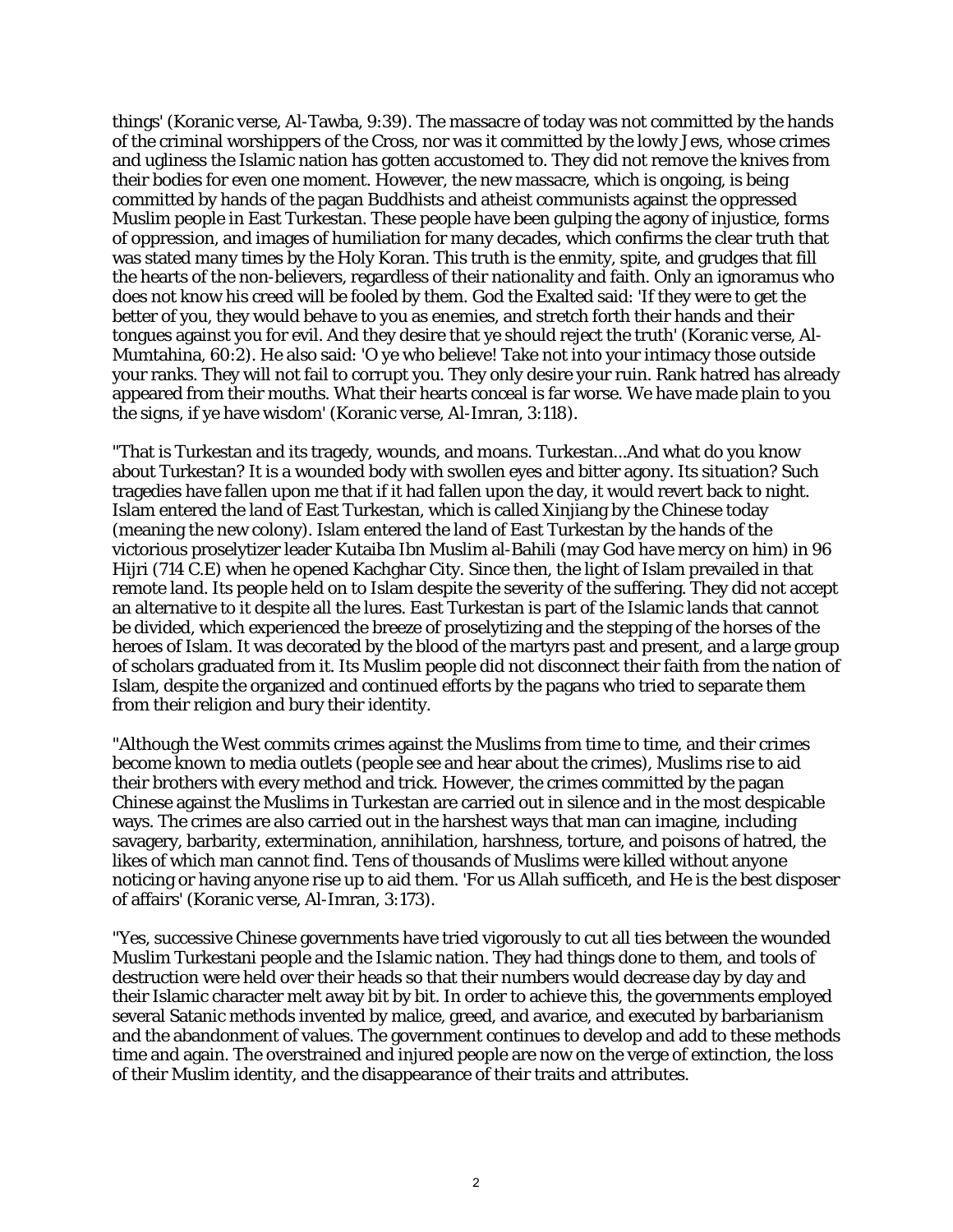"The most significant measures taken by the atheist governments (which are unknown to many Muslims) are:

"1. Naming East Turkestan 'Xinjiang,' or 'the new colony,' making the historical name a forgotten one, as is the case today in the lost lighthouse of the West, Al-Andalus. This is also the case with the Jews, who are trying to change the name of Palestine to Israel. Whereas East Turkestan was once part of the Islamic state, it is now, after the Chinese occupation, nothing more than a Chinese province. Its wealth is soaked up and looted to the extent that many Muslims know virtually nothing about this Islamic region. One of the most important aims of changing names (of places) is to cut the ties between a people and their history, which is represented by this name. From here, (governments) instill in them a feeling of belonging to the Chinese nation, and that they are an integral part of it.

"2. They are engaging in a programmed flooding of Turkestan with relocated Chinese emigres, just as the Jews are doing in Palestine. The (governments) encourage them to (relocate), working to settle more then 200 million (ethnic) Chinese in Turkestan so that (the original) population (more than 30 million) becomes a minority that melts away in this raging sea of greedy emigres. The atheist governments have expended much effort to achieve this goal, offering major incentives to all Chinese citizens who want housing in their new colonies. They have provided them with work, houses, farms, and land, all taken by force from the original Turkestani Muslim owners to the point that some statistics show that Chinese now make up more than 60% of the Turkestan population.

"3. In addition to this influx of Chinese emigres into Muslim Turkestan, the Chinese Government has taken drastic measures to force and terrorize the Muslim (population) to limit their birth rates. A Muslim family is not permitted to have more than two children. Violators expose themselves and their families to the most severe forms of terrorism. Heavy taxes are levied against them, and through the modern and civilized law against burying a newborn child, forced abortion and anti-fertility injections are no longer considered abhorrent, nor are they objectionable in the civilized state of godlessness.

"4. The closing of all Islamic schools, institutes, and universities and the complete prohibition of religious instruction, including Koran instruction and studying at home and in mosques, particularly for those under the age of 18. What religious teaching is permitted takes place under the direct supervision of the Chinese communist authorities. In addition to this, there is forced education based on ingraining the atheist doctrine and the glorification of the atheist leaders so that they may be role models for the young to take after and adopt their school of thought. Despite all this, the atheist governments have striven to kill, imprison, and kidnap all scholars and students, and to make an example out of them in the dark corners of their prisons, until Turkestan became completely devoid of them, left only with migrants fleeing with their religion, captives buried in their cells, or those who have disappeared and are complaisant to their evil.

"5. The looting and confiscation of the treasures and wealth God bestowed upon the people of that Islamic land, such as oil, gold, iron, copper, platinum, and others. The Muslim people of Turkestan were used to extract and transport this wealth, getting nothing more than exhaustion, wretchedness, and suffering in return. Thus, this wealth made easy spoils for the construction of the atheist civilization.

"6. China conducted massive recurring nuclear experiments in an East Turkestan desert, where the largest nuclear missile and bomb test site in the world is located. This has resulted in the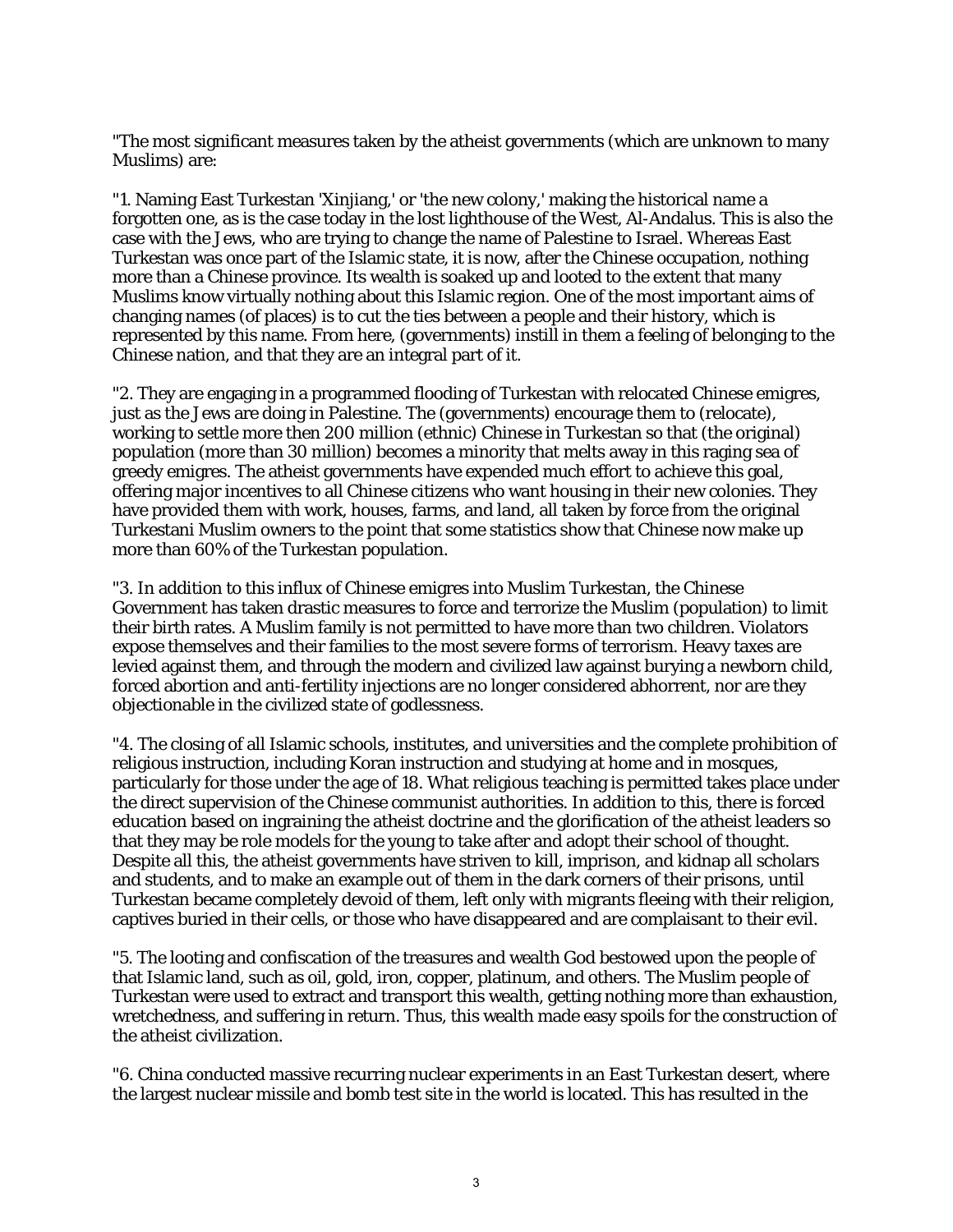deaths of hundreds of thousands of Turkestanis, the affliction of others like them with strange illnesses and diseases, and the forced migration of many from these regions. God the Exalted spoke the truth: 'In a believer they respect not the ties either of kinship or of covenant! It is they who have transgressed all bounds' (Koranic verse, Al-Tawbah, 9:10).

"7. The newest, most virulent, repugnant, and hideous of all: the forced displacement and transport of Muslim girls to the major inner cities of China. These girls are cut off from their families for many years, perhaps forever, under the guise of vocational training so that they are able to work in factories and elsewhere (so these atheists claim). Indeed, hundreds of thousands of these girls were displaced to drown in the sea of corruption, godlessness, longing for their homeland, and organized capture and dishonorable employment. This has left many Muslim women with no choice other than to kill themselves in order to escape the cursed law.

## "(Poem)

"Therefore, the incidents we saw in Turkestan were not the products of a random incident, regardless of how big it was. It was a spontaneous uprising and in response to many decades of injustice, organized (ethnic) cleansing, suppression, humiliation, and shameful scorning, until a crisis was reached. Also, this was not the first uprising carried out by that wounded Muslim people, who defend and fight for preserving their identity, protecting their character, defending their honor, and keeping off the hand of the Pagan assailant from corrupting his creed.

"It is a duty for Muslims today to stand by their oppressed and wounded brothers in East Turkestan, stand for brotherhood and faith, and support and aid them with everything they can. Let the first steps in doing so be a wide, concentrated, and continuous media campaign in order to let the Islamic nation know the truth about what is going on over there, and expose the pagan Chinese imperialists who pretend to be gentle and forgiving in front of Islamic people in order to protect their interests. Apostate governments appease it while it draws its claws and fangs in order to secretly tear up that remote section of our nation and inflict on its people all kinds of torture and punishment. Let our brothers in Turkestan know that there is no way for salvation, or any method to remove oppression and injustice, except for an honest return to their religion, holding on to it as much as possible, serious preparation for the cause of God the Exalted, carrying weapons in the face of the harsh invaders, patience, sacrifice, depending on God the Exalted, and continually depending on and asking for help from Him. He said: 'O ye who believe! Take not into your intimacy those outside your ranks. They will not fail to corrupt you. They only desire your ruin. Rank hatred has already appeared from their mouths. What their hearts conceal is far worse. We have made plain to you the signs, if ye have wisdom' (Koranic verse, al-Naml, 27:63).

"O Muslims in Turkestan, rejoice in the relief of God that is coming. By God, this religion took no more than a night and day. No sooner did it spread East and West than were the godless and unyielding spited, and God did not show his command while they were willing. After torment comes ease. Relief follows difficult times. And after want comes plenty. 'Fain would they extinguish Allah's light with their mouths, but Allah will not allow but that His light should be perfected, even though the unbelievers may detest (it). He it is who has sent forth His apostle with the (task of spreading) guidance and the religion of truth, to the end that He may cause it to prevail over all (false)) religion; however hateful this may be to those who ascribe divinity to aught beside God' (Koranic verse, Al-Tawbah, 9:32-33).

"As for the state of godlessness and obstinacy, it will be gone. Just as the Russian bear broke up and fell apart, so too will (China). They will face the same defeat and weakness until their state